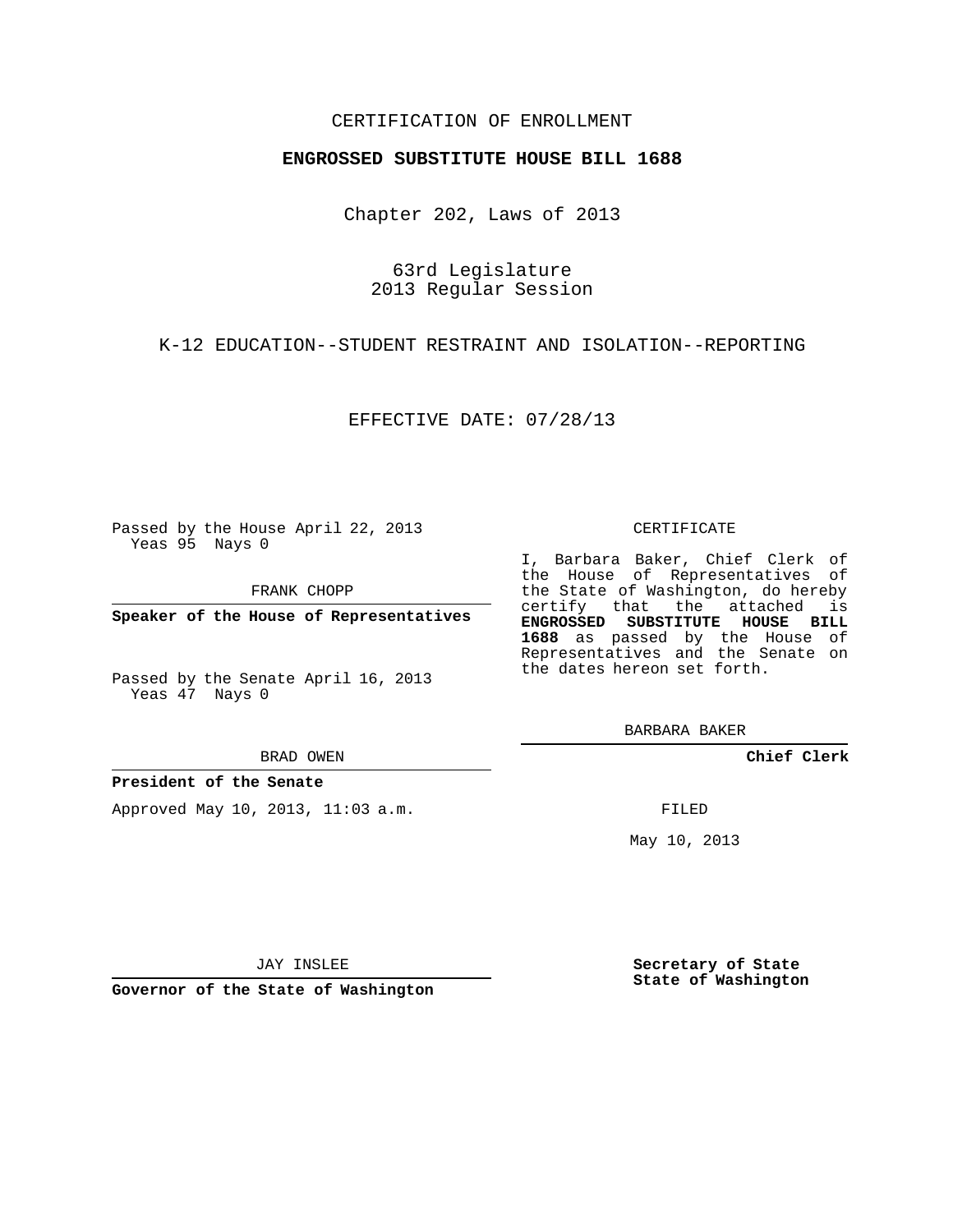# **ENGROSSED SUBSTITUTE HOUSE BILL 1688** \_\_\_\_\_\_\_\_\_\_\_\_\_\_\_\_\_\_\_\_\_\_\_\_\_\_\_\_\_\_\_\_\_\_\_\_\_\_\_\_\_\_\_\_\_

\_\_\_\_\_\_\_\_\_\_\_\_\_\_\_\_\_\_\_\_\_\_\_\_\_\_\_\_\_\_\_\_\_\_\_\_\_\_\_\_\_\_\_\_\_

AS AMENDED BY THE SENATE

Passed Legislature - 2013 Regular Session

# **State of Washington 63rd Legislature 2013 Regular Session**

**By** House Education (originally sponsored by Representatives Stonier, Pike, Santos, Hayes, Orwall, Bergquist, McCoy, Scott, Ryu, Pollet, Freeman, Farrell, and Parker)

READ FIRST TIME 02/22/13.

 AN ACT Relating to reporting of incidents of student restraint and isolation in public schools; adding new sections to chapter 28A.600 RCW; adding a new section to chapter 28A.155 RCW; and creating a new section.

BE IT ENACTED BY THE LEGISLATURE OF THE STATE OF WASHINGTON:

 NEW SECTION. **Sec. 1.** The legislature finds that preserving a safe and beneficial learning environment for all students requires the establishment and enforcement of appropriate student discipline policies. The legislature further finds that although physical restraint and isolation of a student should be avoided, there may be circumstances where school district boards of directors have authorized these actions to preserve the safety of other students and school staff. Nevertheless, if an incident of student restraint or isolation occurs, school personnel should be held accountable for providing a thorough explanation of the circumstances.

 NEW SECTION. **Sec. 2.** A new section is added to chapter 28A.600 RCW to read as follows: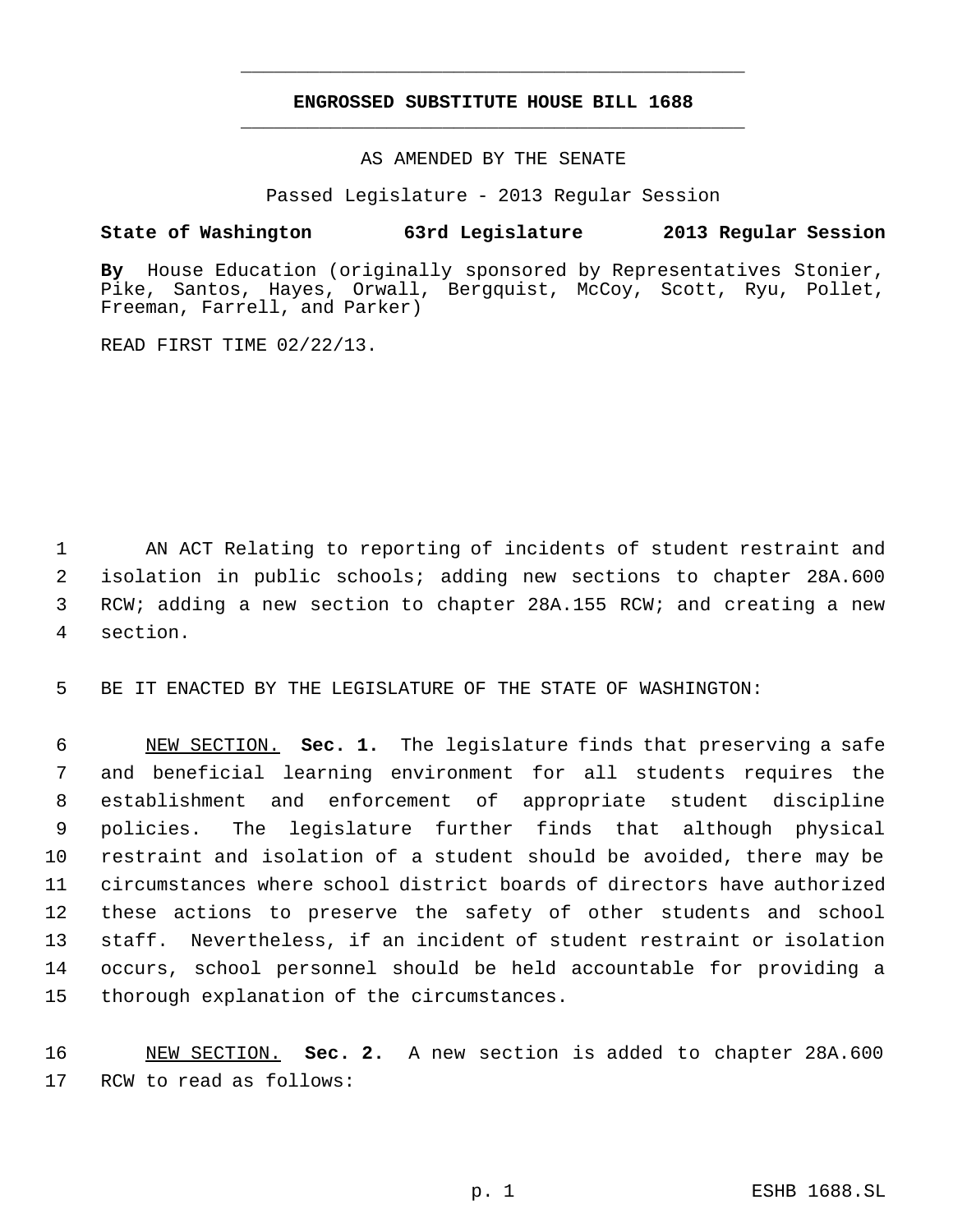(1) The definitions in this subsection apply throughout this section unless the context clearly requires otherwise.

 (a) "Isolation" means excluding a student from his or her regular instructional area and restricting the student alone within a room or any other form of enclosure, from which the student may not leave.

 (b) "Restraint" means physical intervention or force used to control a student, including the use of a restraint device.

 (c) "Restraint device" means a device used to assist in controlling a student, including but not limited to metal handcuffs, plastic ties, ankle restraints, leather cuffs, other hospital-type restraints, pepper spray, tasers, or batons.

 (2) The provisions of this section apply only to any restraint of a student who has an individualized education program or plan developed under section 504 of the rehabilitation act of 1973 that results in a physical injury to a student or a staff member, any restraint of a student who has an individualized education program or plan developed under section 504 of the rehabilitation act of 1973, and any isolation of a student who has an individualized education program or plan developed under section 504 of the rehabilitation act of 1973. The provisions of this section apply only to incidents of restraint or isolation that occur while a student who has an individualized education program or plan developed under section 504 of the rehabilitation act of 1973 is participating in school-sponsored instruction or activities.

 (3) Following the release of a student from the use of restraint or isolation, the school must implement follow-up procedures. These procedures must include reviewing the incident with the student and the parent or guardian to address the behavior that precipitated the restraint or isolation and reviewing the incident with the staff member who administered the restraint or isolation to discuss whether proper procedures were followed.

 (4) Any school employee, resource officer, or school security officer who uses any chemical spray, mechanical restraint, or physical force on a student during school-sponsored instruction or activities must inform the building administrator or building administrator's designee as soon as possible, and within two business days submit a written report of the incident to the district office. The written report should include, at a minimum, the following information: